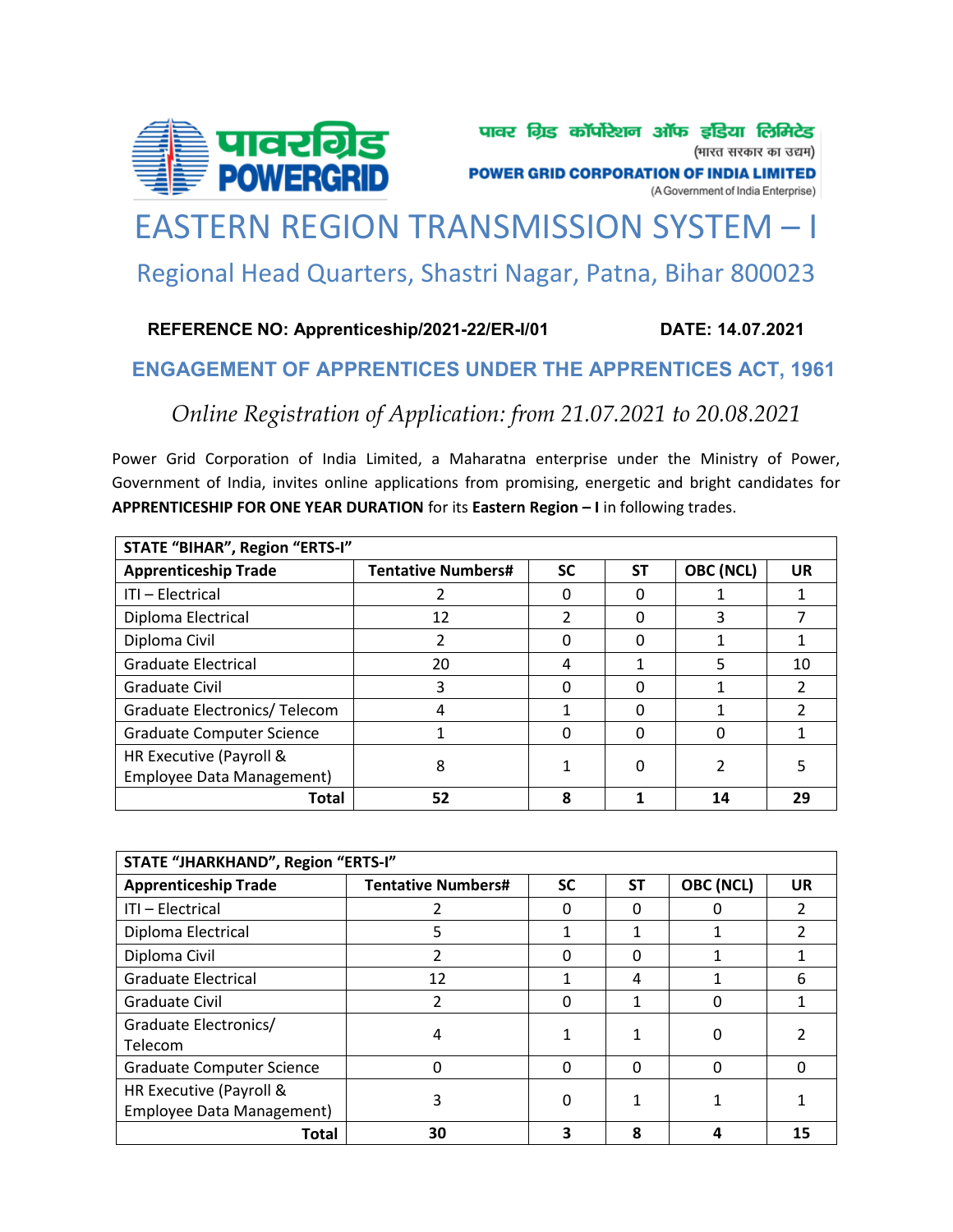# The number of training slots is provisional/tentative and may vary according to the actual requirement [of the company and in compliance of the reservation as per the Apprentice Act 1961 at the time of](https://govtjobsalert.in/)  engagement.

#### **Eligibility Criteria:**

| SI No | <b>Apprenticeship Trade</b>                                                    | <b>Qualification (Recognized Regular Degree/</b>             | Stipend $(\bar{x})$ * |  |  |  |
|-------|--------------------------------------------------------------------------------|--------------------------------------------------------------|-----------------------|--|--|--|
|       |                                                                                | Diploma/Certificate)                                         |                       |  |  |  |
| 01    | <b>ITI Electrical</b>                                                          | ITI in Electrical (Full Time course)                         | ₹11000                |  |  |  |
| 02    | Diploma Electrical                                                             | Full Time (3 years course) - Diploma in Electrical           | ₹12000                |  |  |  |
|       |                                                                                | Engineering                                                  |                       |  |  |  |
| 03    | Diploma Civil                                                                  | Full Time (3 years course) - Diploma in Civil                | ₹12000                |  |  |  |
|       |                                                                                | Engineering                                                  |                       |  |  |  |
| 04    | <b>Graduate Electrical</b>                                                     | Full Time (4 years course) - B.E./ B.Tech./ B.Sc.<br>₹ 15000 |                       |  |  |  |
|       |                                                                                | (Engg.) in Electrical Engineering                            |                       |  |  |  |
| 05    | Graduate Civil                                                                 | B.E./<br>Time (4<br>Full<br>course) -<br>years               | ₹ 15000               |  |  |  |
|       |                                                                                | B.Tech./B.Sc.(Engg.) in Civil Engineering                    |                       |  |  |  |
| 06    | Graduate Electronics/                                                          | (4 years course) -<br>Time<br>Full<br>B.E./                  | ₹15000                |  |  |  |
|       | Telecom                                                                        | B.Tech./B.Sc.(Engg.) in<br>Electronics/                      |                       |  |  |  |
|       |                                                                                | <b>Telecommunication Engineering</b>                         |                       |  |  |  |
| 07    | Graduate (Computer                                                             | Time (4 years course)<br>$-B.E./$<br>Full                    | ₹ 15000               |  |  |  |
|       | Science)                                                                       | B.Tech./B.Sc.(Engg.) in Computer<br>Science                  |                       |  |  |  |
|       |                                                                                | Engineering / Information Technology (4 years                |                       |  |  |  |
|       |                                                                                | full-time course)                                            |                       |  |  |  |
| 08    | Human Resource Executive                                                       | MBA(HR)/MSW/Post Graduate<br>Diploma<br>in                   | ₹ 15000               |  |  |  |
|       | (Payroll & Employee Data                                                       | Personnel Management/Personnel Management                    |                       |  |  |  |
|       | Management)                                                                    | & Industrial Relation (2 years full time Course)             |                       |  |  |  |
|       | *Payment of an additional ₹ 2500 in case no company accommodation is provided. |                                                              |                       |  |  |  |

Candidates who possess educational qualification as mentioned and passed (date of result of final examination) within two years from the closing date of application, and medically fit as per the provisions of the Apprentice Act, 1961 are eligible to apply for apprenticeship in POWERGRID.

Candidates are not eligible to apply for the apprenticeship in any case -

- 1. Awaiting the results of their final examination.
- 2. Not completed the 18 years of age
- 3. Undergone apprenticeship training in any organisation for any duration.
- 4. Job experience of more than 1 year

#### **General:**

If any candidates found not eligible/ providing false information/ documents are not in order, shallbe disqualified at any stage during the engagement process or during the period of engagement.

Incomplete applications or applications submitted without proper documents will be summarily rejected without any intimation. The date of result declaration and percentage of marks in the final examination of qualification degree (not semester examination) should be clearly mentioned in the final/consolidated